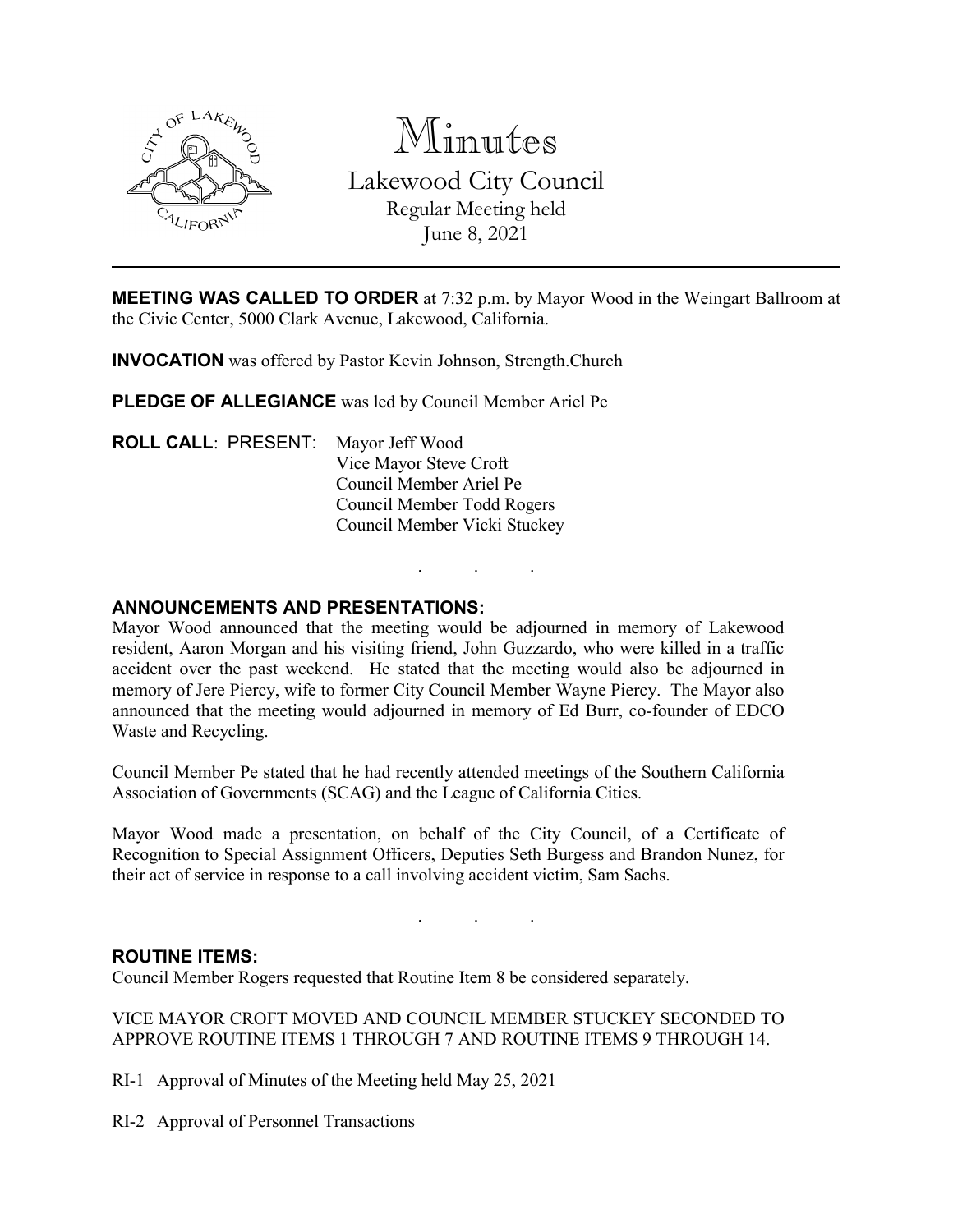#### **ROUTINE ITEMS:** - Continued

- RI-3 Approval of Registers of Demands
- RI-4 Report of City Council Committees' Activities
- RI-5 RESOLUTION NO. 2021-19; A RESOLUTION OF THE CITY COUNCIL OF THE CITY OF LAKEWOOD AMENDING RESOLUTION NO. 92-36 PERTAINING TO THE LOW-INCOME EXEMPTION OF THE UTILITY USERS TAX
- RI-6 RESOLUTION NO. 2021-20; A RESOLUTION OF THE CITY COUNCIL OF THE CITY OF LAKEWOOD ESTABLISHING A HARDSHIP WAIVER FROM ONE OF THE REQUIREMENTS FOR AN ADMINISTRATIVE HEARING REGARDING AN ADMINISTRATIVE OR PARKING CITATION
- RI-7 Approval of Permit Applications for the Sale of Fireworks
- RI-9 Approval of Purchase of Rainbird Irrigation Supplies
- RI-10 Authorize Architectural Services with Dahlin Group for Weingart Improvements
- RI-11 Authorize Purchase of Picnic Shelters for San Martin Park
- RI-12 Approval of Water Rights Lease with City of Cerritos
- RI-13 Authorize Feasibility Study and Safe Clean Water Funding Application for Lakewood Equestrian Center under John L. Hunter & Associates On-call Agreement
- RI-14 Authorize RAISE Grant Application Preparation for Lakewood Boulevard Corridor Improvement Project under Willdan Engineering On-call Agreement

UPON ROLL CALL VOTE, THE MOTION WAS APPROVED:

AYES: COUNCIL MEMBERS: Croft, Pe, Rogers, Stuckey and Wood NAYS: COUNCIL MEMBERS: None

- RI-8 RESOLUTION NO. 2021-21; A RESOLUTION OF THE CITY COUNCIL OF THE CITY OF LAKEWOOD ADDING A JOB CLASSIFICATION AND AMENDING EXISTING PAY RATE IN ATTACHMENT B OF RESOLUTION NO. 2020-15
- Council Member Rogers explained his poistion and stated he would not be casting a supporting vote for the resolution.

VICE MAYOR CROFT MOVED AND COUNCIL MEMBER STUCKEY SECONDED TO APPROVE ROUTINE ITEM 8. UPON ROLL CALL VOTE, THE MOTION WAS APPROVED:

AYES: COUNCIL MEMBERS: Croft, Pe, Stuckey and Wood NAYS: COUNCIL MEMBERS: None ABSTAIN: COUNCIL MEMBERS: Rogers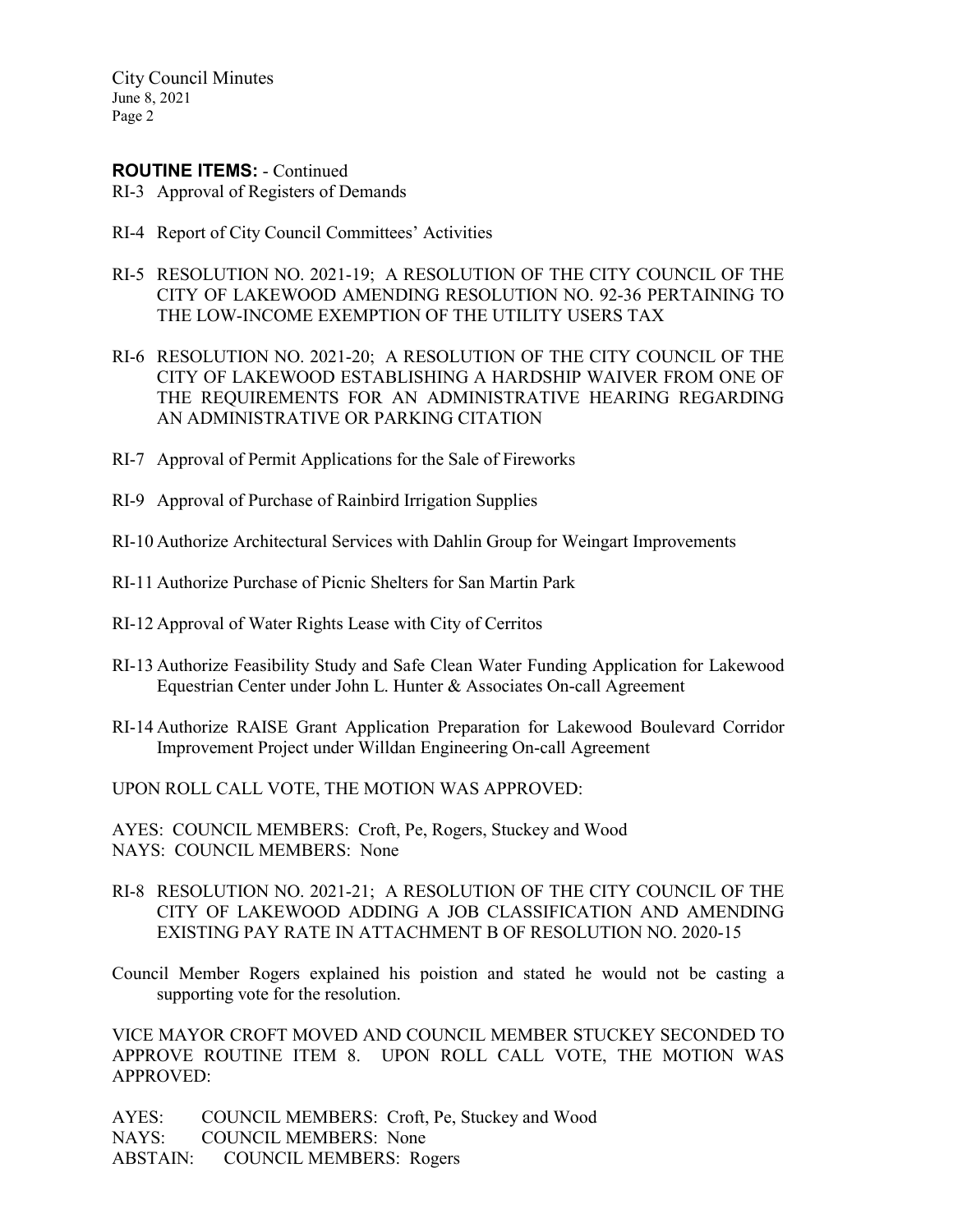## **1.1 • CONSIDERATION OF BUDGET REVISIONS FOR FISCAL YEAR 2021-22**

City Manager Thaddeus McCormack and Jose Gomez, Director of Finance and Administrative Services, displayed slides and made a presentation on the Revised Budget for Fiscal Year 2021-2022, highlighting Lakewood's budget principles; historic budget strategy; fiscal environment; economic outlook; financial outlook; FY2021-22 changes; personnel recommendations; Recreation and Community Services fee recommendations; noteworthy revenue items; capital improvement projects; enhancement to public safety; noteworthy water budget items; and the budget summary.

Steve Skolnik, Office of the City Attorney, explained that the agenda packet included proposed budget resolutions, one of which contained a required calculation of the Gann limitation. He advised that the remaining items included various resolutions as well as individual contractual items requiring action as part of the budget process, and that following a public hearing for any public comments, the City Council could take action to approve all of the items with a single motion and vote. He clarified that item 1.1.e.2 would be pulled from consideration.

c. RESOLUTION NO. 2021-22; DETERMINING THE TOTAL ANNUAL APPROPRIATION SUBJECT TO LIMITATION OF THE CITY OF LAKEWOOD FOR FISCAL YEAR 2021-2022 - Staff recommends City Council adopt proposed resolution.

d. RESOLUTION NO. 2021-23; AMENDING THE BIENNIAL BUDGET FOR FISCAL YEAR 2021-2022 AND AUTHORIZING THE APPROPRIATION OF RESERVE FUNDS INTO APPROPRIATE FUNDS AS OF JUNE 30, 2021 - Staff recommends City Council adopt proposed resolution.

e. RESOLUTION NO. 2021-24; AMENDING THE BIENNIAL BUDGET AND APPROPRIATING REVENUE FOR THE FISCAL YEAR 2021-2022 - Staff recommends City Council adopt proposed resolution.

1) RESOLUTIONS NO. 2021-25 AND NO. 2021-26; CERTIFYING TO CITY LIGHT AND POWER LAKEWOOD THAT BASIC FEE PAYMENTS HAVE BEEN INCLUDED IN THE BUDGET - Staff recommends City Council adopt proposed resolution.

3) RESOLUTION NO. 2021-27; RENEWING AN AGREEMENT FOR A COMMUNITY RECREATION PROGRAM WITH THE ABC UNIFIED SCHOOL DISTRICT - Staff recommends City Council adopt proposed resolution and approve agreement with ABC Unified School District to continue to provide recreational facilities to students and residents for period of July 1, 2021, to June 30, 2022.

4) RESOLUTION NO. 2021-28; RENEWING AN AGREEMENT BETWEEN THE CITY AND COMMUNITY FAMILY GUIDANCE CENTER - Staff recommends City Council adopt proposed resolution and approve agreement with Community Family Guidance Center to provide counseling services to residents of Lakewood for period of July 1, 2021, to June 30, 2022.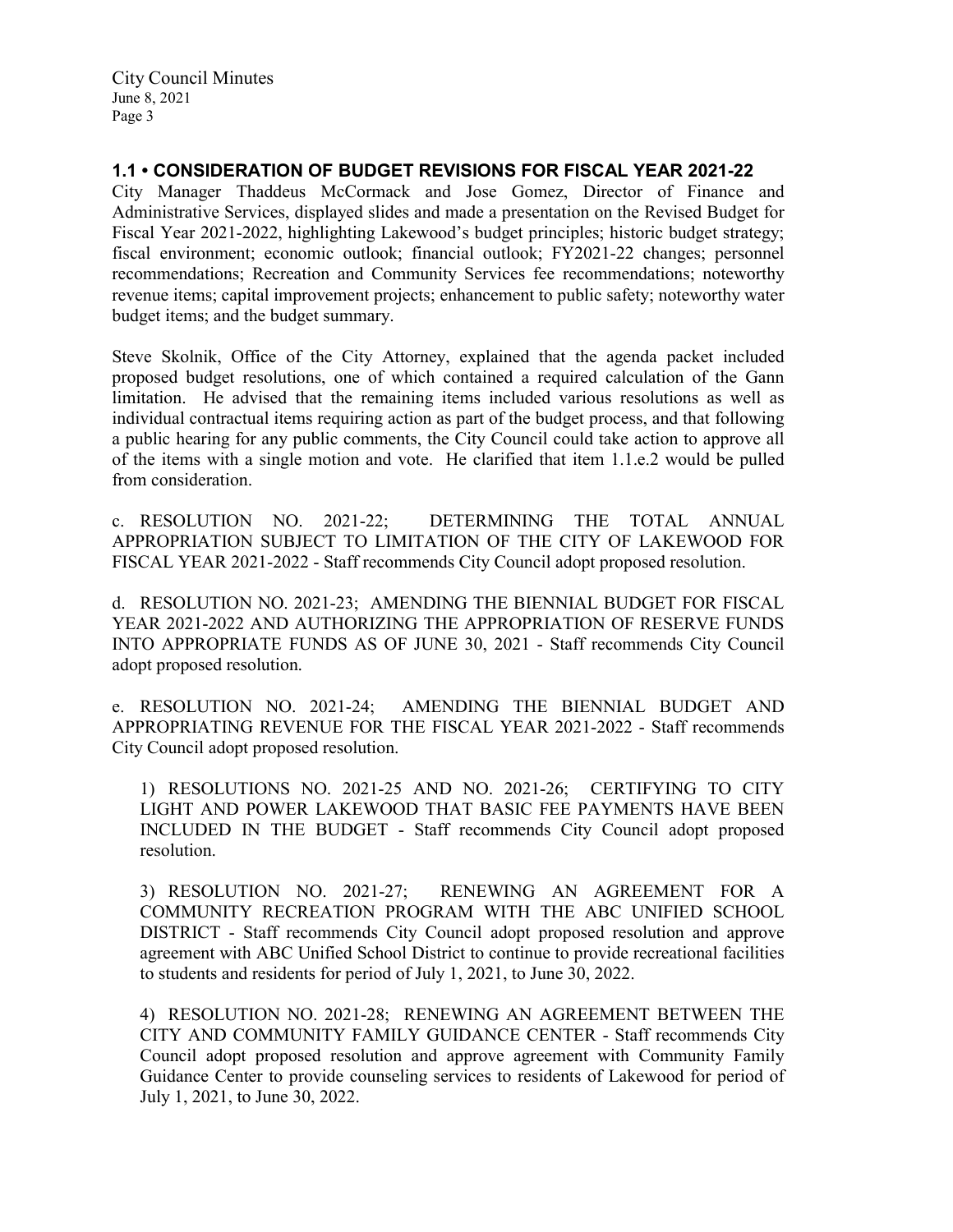**1.1 • CONSIDERATION OF BUDGET REVISIONS FOR FY 2021-22** - Continued 5) RESOLUTION NO. 2021-29; RENEWING AN AGREEMENT BETWEEN THE CITY AND HUMAN SERVICES ASSOCIATION (HSA) - Staff recommends City Council adopt proposed resolution and approve agreement with Human Services Association to provide congregate and home delivered meals to residents of Lakewood for period of July 1, 2021, to June 30, 2022.

6) RESOLUTION NO. 2021-30; RENEWING AN AGREEMENT BETWEEN THE CITY AND LAKEWOOD MEALS ON WHEELS - Staff recommends City Council adopt proposed resolution and approve agreement with Lakewood Meals On Wheels to provide services to residents of Lakewood for period of July 1, 2021, to June 30, 2022.

7) RESOLUTION NO. 2021-31; RENEWING AN AGREEMENT BETWEEN THE CITY AND PATHWAYS VOLUNTEER HOSPICE - Staff recommends City Council adopt proposed resolution and approve agreement with Pathways Volunteer Hospice to provide services to residents of Lakewood for period of July 1, 2021, to June 30, 2022.

8) AMENDMENT TO AGREEMENT FOR TELECOMMUNICATIONS SERVICES WITH ABILITA LA - Staff recommends City Council extend the telecommunications services agreement with Abilita LA for a period ending June 30, 2022, in an amount notto-exceed \$23,100 per year, and authorize the Mayor to sign the amendment in a form approved by the City Attorney.

9) RENEWAL OF AGREEMENT FOR HVAC AND REFRIGERATION MAINTENANCE AND REPAIR SERVICES WITH AIRE RITE A/C AND REFRIGERATION INC. - Staff recommends City Council extend the HVAC and Refrigeration maintenance service agreement with Aire Rite A/C and Refrigeration. Inc., for a one-year period ending June 30, 2022, in an amount not to exceed \$150,000 per year, and authorize the Mayor and City Clerk to sign the amendment in a form approved by the City Attorney.

10) AMENDMENT TO AGREEMENT FOR ENGINEERING SERVICES WITH ASSOCIATED SOILS ENGINEERING, INC. - Staff recommends City Council extend the engineering services agreement with Associated Soils Engineering for a period ending June 30, 2022, in an amount not to exceed budgeted amounts for geotechnical work, and authorize the Mayor to sign the amendment in a form approved by the City Attorney.

11) AMENDMENT TO AGREEMENT FOR TRAFFIC SIGNAL MAINTENANCE WITH THE CITY OF BELLFLOWER - Staff recommends City Council approve Amendment No. 1 to Agreement File No. 541 with the City of Bellflower for traffic signal maintenance at the intersection of Palo Verde Avenue and Allington Street and authorize the City Manager to sign amendment in a form approved by the City Attorney.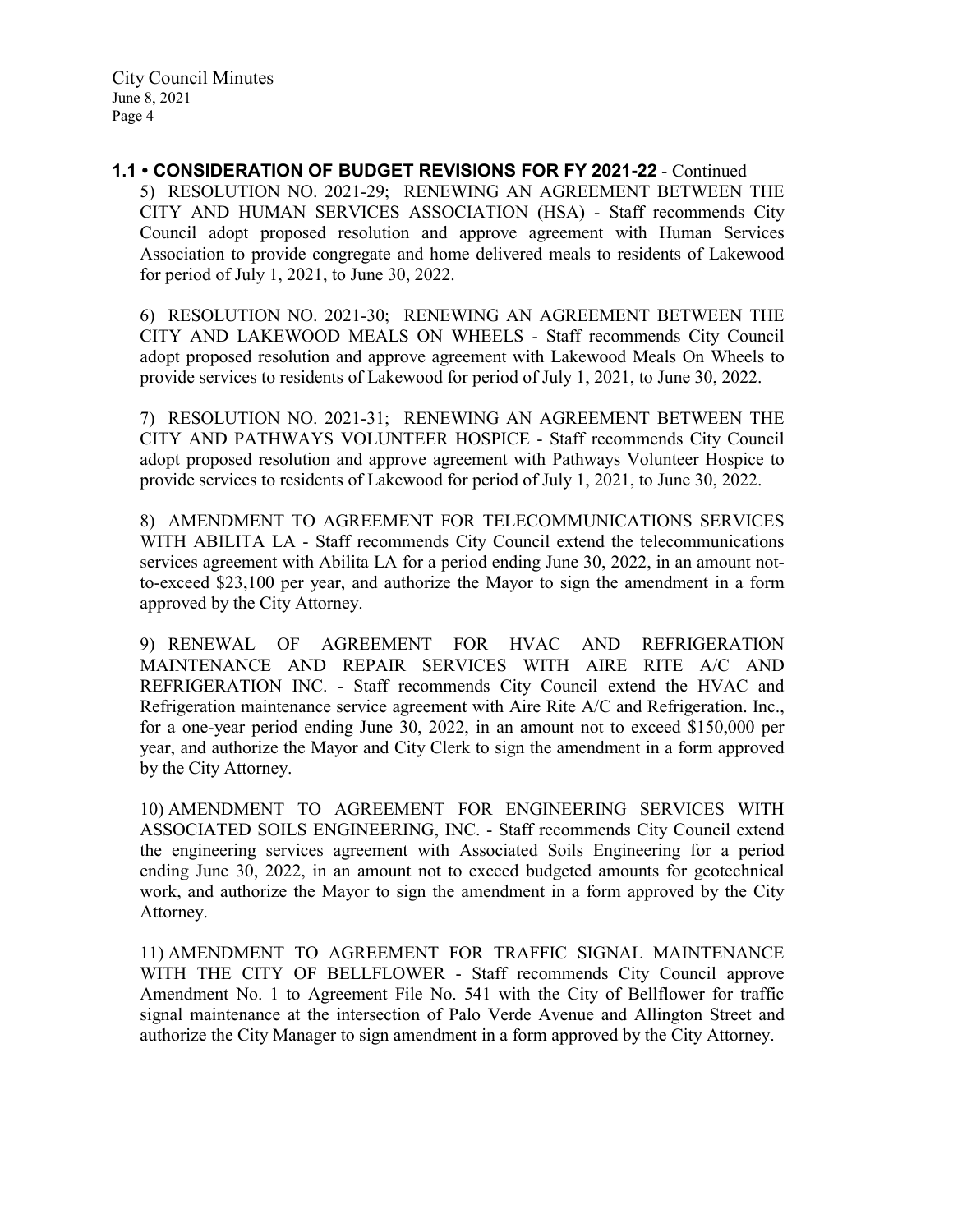**1.1 • CONSIDERATION OF BUDGET REVISIONS FOR FY 2021-22** - Continued 12) AGREEMENT FOR ON-CALL CONSULTING SERVICES WITH CANNON CORPORATION - Staff recommends City Council approve the a Professional Services Agreement with Cannon Corporation On-Call Consulting Services for FY 2021-2022 for an amount not to exceed \$50,000; appropriate \$50,000 in Water Reserve Fund for On-Call Consulting Services; and authorize the Mayor to sign the contract in a form approved by the City Attorney.

13) AMENDMENT TO AGREEMENT FOR WELL 28 EQUIPPING PROJECT WITH CANNON CORPORATION - Staff recommends City Council approve the First Amendment to Professional Services Agreement with Cannon Corporation to extend the existing contract to June 30, 2022; and authorize the Mayor to sign the contract in a form approved by the City Attorney.

14) EXTENSION OF AGREEMENT FOR HARDSCAPE MAINTENANCE WITH CJ CONSTRUCTION - Staff recommends City Council extend the hardscape maintenance agreement with CJ Construction, Inc. for a period ending June 30, 2022, in an amount not to exceed budgeted amounts for hardscape and asphalt repairs and amounts funded by other than general funds, and authorize the Mayor to sign the amendment in a form approved by the City Attorney.

15) RENEWAL OF MASTER AGREEMENT WITH CONSERVATION CORPS OF LONG BEACH - Staff recommends City Council approve the amendment to the Master Agreement with the Conservation Corps of Long Beach for a five-year period ending June 30, 2026, and authorize the Mayor and City Clerk to sign the amendment in a form approved by the City Attorney.

16) AGREEMENT FOR ON-CALL ROOF WARRANTY INSPECTION AND CONSULTING SERVICES WITH D7 CONSULTING - Staff recommends City Council renew the consulting agreement with D7 Consulting Inc. for roof warranty and inspection services for a one-year period ending June 30, 2022, in an amount Not-To-Exceed \$250,000, and authorize the Mayor and City Clerk to sign the agreement in a form as approved by the City Attorney.

17) AMENDMENT TO AGREEMENT FOR ARCHITECTURAL SERVICES WITH DAHLIN GROUP - Staff recommends City Council amend the on-call architectural services agreement with Dahlin Group, and authorize the Mayor to sign the amendment in a form approved by the City Attorney.

18) AMENDMENT TO AGREEMENT WITH DAVID GEORGE + ASSOCIATES - Staff recommends City Council amend the on-call architectural services agreement with DG+A, and authorize the Mayor to sign the amendment in a form approved by the City Attorney.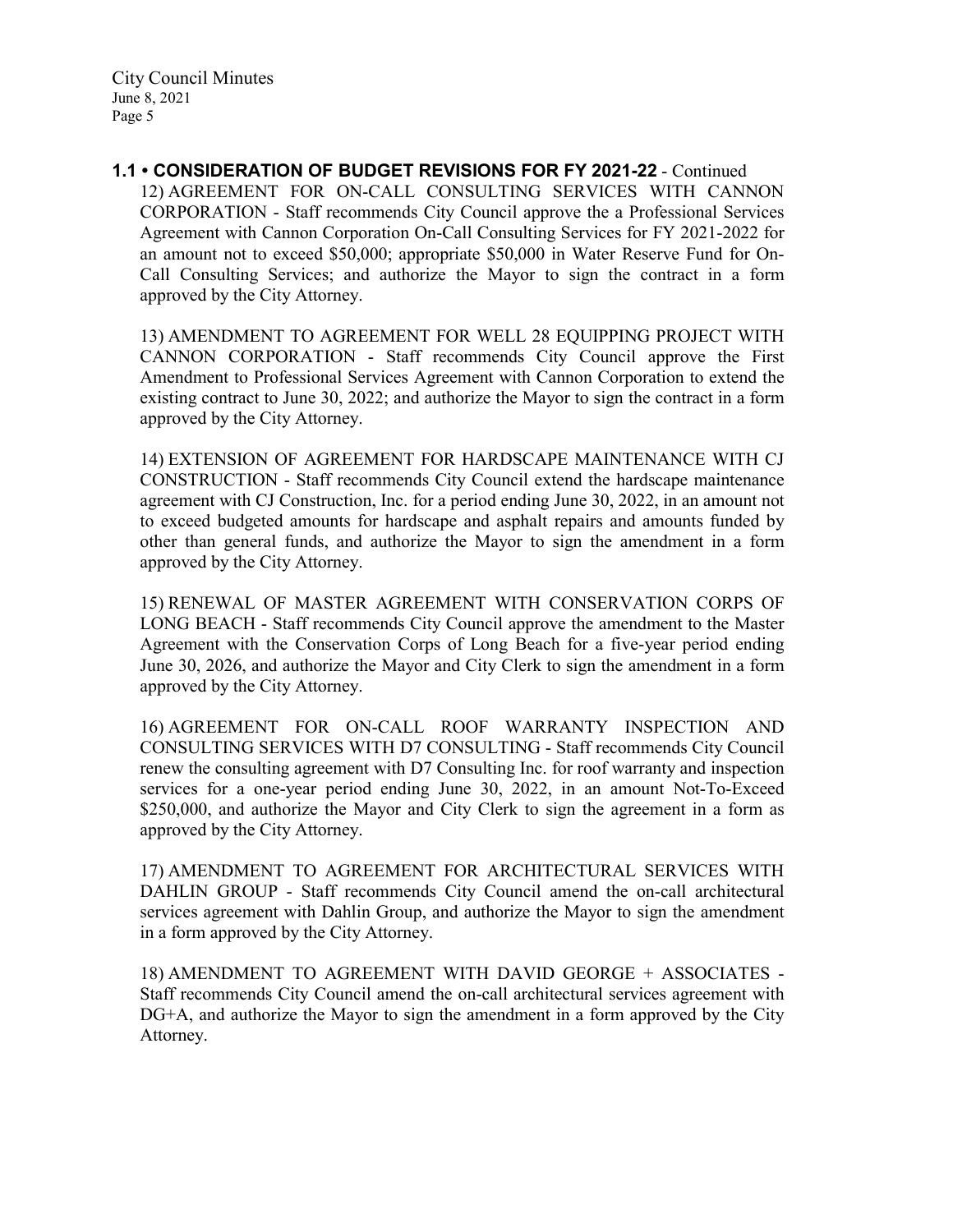**1.1 • CONSIDERATION OF BUDGET REVISIONS FOR FY 2021-22** - Continued 19) AMENDMENT TO AGREEMENT WITH DEKRA-LITE FOR CENTRE DECOR - Staff recommends City Council extend the agreement for the installation, removal and storage of lighting and equipment from Dekra-Lite for a one year period ending June 30, 2022, in an amount not to exceed \$44,000 per year, and authorize the Mayor and City Clerk to sign the amendment in a form approved by the City Attorney.

20) EXTENSION OF AGREEMENT FOR DOCUMENT IMAGING SYSTEM MAINTENANCE AND SUPPORT - Staff recommends City Council authorize an extension through June 30, 2022, of the agreement with ECS Imaging, Inc. for maintenance and support of the Laserfiche system in an amount not to exceed \$10,667, and authorize the Mayor to execute an amendment to the agreement subject to the approval of the City Attorney.

21) AMENDMENT FOR REFUSE COLLECTION AND RECYCLING SERVICES WITH EDCO WASTE SERVICES - Staff recommends City Council approve the 2021 Amendment to the agreement with EDCO Waste Services, LLC and authorize the Mayor to sign the agreement in a form approved by the City Attorney.

22) RENEWAL OF AGREEMENT WITH FAIR HOUSING CONSULTANTS INC. - Staff recommends City Council approve the renewal of the contract and amended scope of services with Sharron Hillery for fair housing consulting services through June 30, 2022, and authorize the contract amount not to exceed \$38,695 for the year. Funds for this contract are included in the City's proposed FY 2021-22 budget.

23) RENEWAL OF AGREEMENT FOR ON-CALL ELECTRICAL ENGINEERING SERVICES WITH FBA ENGINEERING - Staff recommends City Council renew the consulting agreement with FBA Engineering for electrical engineering services for FY 2021-2022 in an amount Not-To-Exceed \$100,000, and authorize the Mayor and City Clerk to sign the agreement in a form approved by the City Attorney.

24) EXTENSION OF AGREEMENT FOR ELECTRICAL SUPPORT SERVICES WITH FINELINE ELECTRIC - Staff recommends City Council extend the Service Provider agreement with Fineline Electric for electrical support services for FY 2021- 2022, in an amount not to exceed \$55,000, and authorize the Mayor and City Clerk to sign the amendment in a form approved by the City Attorney.

25) AMENDMENT TO AGREEMENT FOR STORM WATER SERVICES WITH JOHN L. HUNTER & ASSOCIATES - Staff recommends City Council amend the storm water services agreement with John L. Hunter & Associates for period ending June 30, 2022, in an amount not to exceed budgeted amounts for storm water consultant services and authorize the Mayor to sign the amendment in a form approved by the City Attorney.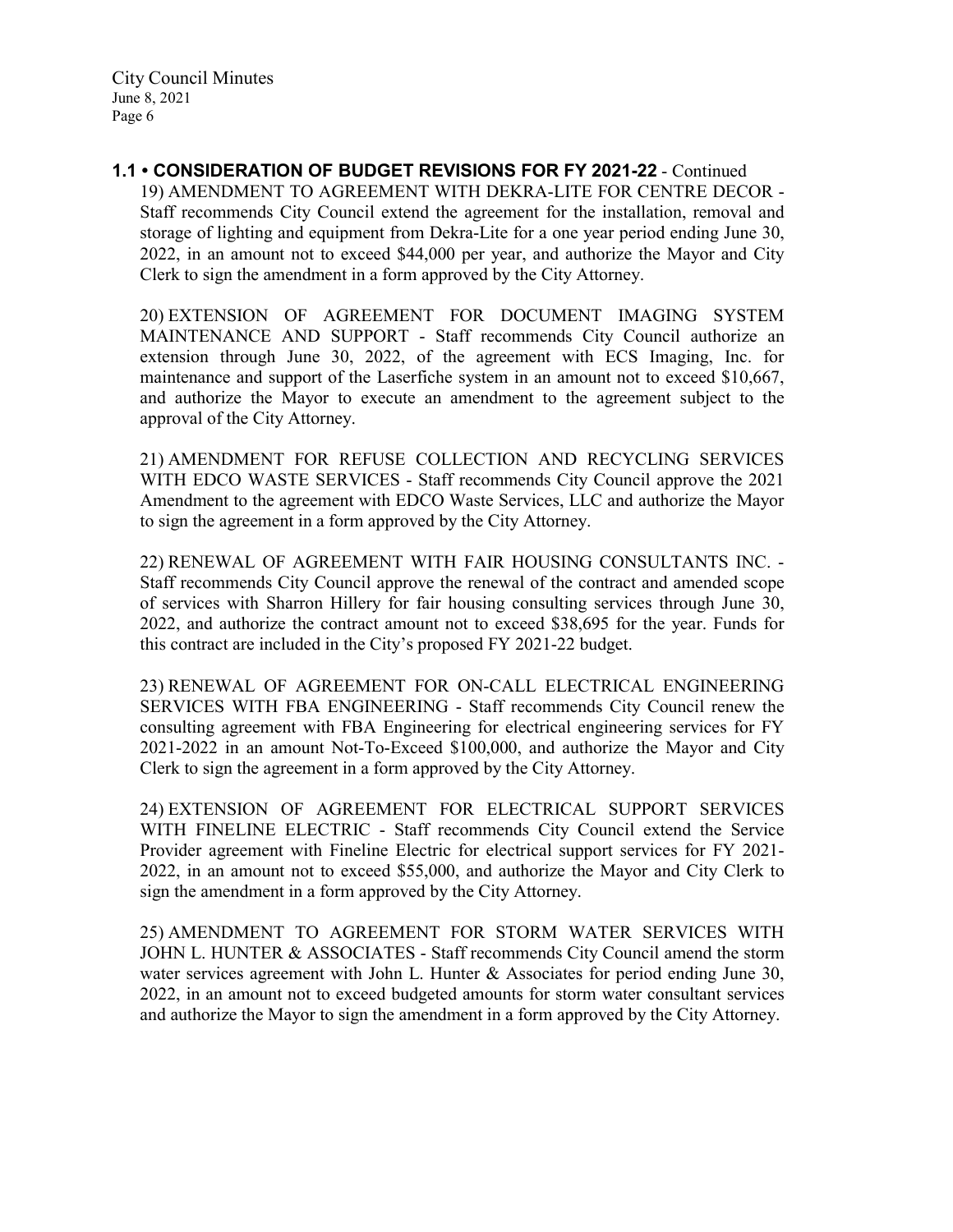**1.1 • CONSIDERATION OF BUDGET REVISIONS FOR FY 2021-22** - Continued 26) AMENDMENT TO AGREEMENT FOR ELEVATOR PREVENTATIVE MAINTENANCE AND REPAIR SERVICES WITH LIFTECH ELEVATOR SERVICES, INC. - Staff recommends City Council amend the elevator services agreement with Liftech Elevator Services, Inc., for a period of one year ending June 30, 2022, in an amount not to exceed \$20,000 per year, and authorize the Mayor and City Clerk to sign the amendment in a form as approved by the City Attorney

27) REIMBURSEMENT AGREEMENTS FOR LONG BEACH TRANSIT FIXED ROUTE SUBSIDY AND DIAL-A-LIFT SERVICES - Staff recommends City Council authorize the Mayor to sign the reimbursement agreements with Long Beach Transit, for both Fixed Route bus services and Dial-A-Lift services. The proposed agreements have been reviewed and approved by the City Attorney as to form.

28) AMENDMENT TO AGREEMENT FOR TRANSPORTATION PLANNING AND ENGINEERING SERVICES AGREEMENT WITH LSA ASSOCIATES, INC. - Staff recommends City Council extend the transportation planning and engineering services agreement with LSA for a period ending June 30, 2022, in an amount not to exceed budgeted amounts for transportation planning and authorize the Mayor to sign the amendment in a form approved by the City Attorney.

29) AGREEMENT WITH MACERICH LAKEWOOD LP FOR LAW ENFORCEMENT SERVICES AT LAKEWOOD CENTER MALL - Staff recommends City Council approve the agreement with Macerich Lakewood LP for funding a deputy sheriff from July 1, 2021 through June 30, 2022, and authorize the Mayor to sign the agreement as approved by the City Attorney.

30) AMENDMENT TO AGREEMENT FOR WELL 13A TREATMENT PLANT PROJECT WITH MURRAYSMITH, INC. - Staff recommends City Council approve the First Amendment to Professional Services Agreement with Murraysmith, Inc. to extend the existing contract to June 30, 2022; appropriate \$37,000.00 in Water Reserve Fund for Well 13A Treatment Plant design modification and construction support for FY 2021-22; and authorize the Mayor to sign the contract in a form approved by the City Attorney.

31) EXTENSION OF AGREEMENT FOR ENGINEERING AND TRAFFIC SURVEY SERVICES WITH NEWPORT TRAFFIC STUDIES - Staff recommends City Council extend the engineering and traffic survey services agreement with NTS for a period ending June 30, 2022, in an amount not to exceed budgeted amounts and authorize the Mayor to sign the amendment in a form approved by the City Attorney.

32) AMENDMENT TO AGREEMENT FOR ENVIRONMENTAL CONSULTING SERVICES WITH NICHOLLS CONSULTING - Staff recommends City Council amend the environmental services agreement with Nicholls Consulting for a period ending June 30, 2022, and authorize the Mayor to sign the amendment in a form approved by the City Attorney.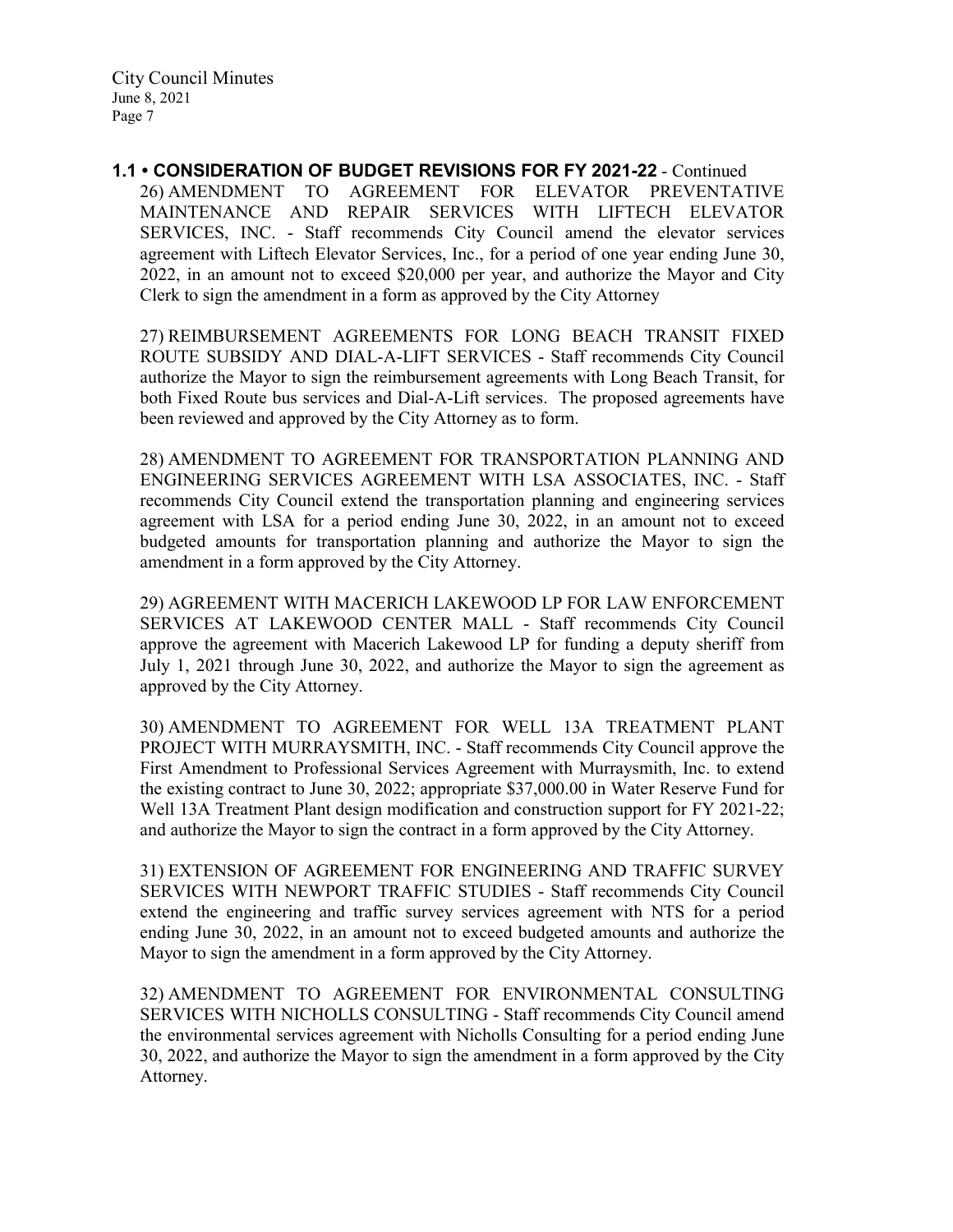**1.1 • CONSIDERATION OF BUDGET REVISIONS FOR FY 2021-22** - Continued 33) AGREEMENT FOR MAINTENANCE OF BOLIVAR STORMWATER CAPTURE FACILITY WITH O.C. VACUUM ENVIRONMENTAL SERVICES - Staff recommends City Council approve the Professional Services Agreement with O.C. Vacuum Environmental Services for Maintenance of Bolivar Park Stormwater Facility for an amount not to exceed \$60,000; and authorize the Mayor to sign the contract in a form approved by the City Attorney.

34) RENEWAL OF AGREEMENT FOR ON-CALL HAZARDOUS WASTE REMOVAL SERVICES WITH OCEAN BLUE ENVIRONMENTAL SERVICES, INC. - Staff recommends City Council renew the environmental services agreement with Ocean Blue Environmental Services, Inc., for a one-year period ending June 30, 2022, in an amount not to exceed \$135,000 per year, and authorize the Mayor and City Clerk to sign the amendment in a form approved by the City Attorney.

35) AGREEMENT FOR ON-CALL ELECTRICAL SERVICES WITH OSCAR'S ELECTRIC - Staff recommends City Council award a Professional Services Agreement (PSA) in an amount not to exceed \$20,000.00 to Oscar's Electric for On-Call Electrical Services; and authorize the Mayor to sign the contract in a form approved by the City Attorney.

36) AMENDMENT TO AGREEMENT FOR TRAFFIC STRIPING MAINTENANCE SERVICES WITH PCI STRIPING - Staff recommends City Council extend the traffic striping maintenance services agreement with PCI for a period ending June 30, 2022, in an amount not to exceed budgeted amounts for pavement striping and authorize the Mayor to sign the amendment in a form approved by the City Attorney.

37) AGREEMENT WITH PFM ASSET MANAGEMENT FOR INVESTMENT ADVISORY SERVICES - Staff recommends City Council authorize the City Manager to enter into an agreement with PFM Asset Management LLC for investment advisory services.

38) RENEWAL OF AGREEMENT FOR ON-CALL MECHANICAL AND PLUMBING ENGINEERING SERVICES WITH POCOCK DESIGN SOLUTIONS INC. - Staff recommends City Council renew the consulting agreement with Pocock Design Solutions for mechanical and plumbing engineering services for a one-year period ending June 30, 2022, in an amount not to exceed \$60,000, and authorize the Mayor and City Clerk to sign the amendment in a form as approved by the City Attorney.

39) RENEWAL OF AGREEMENT FOR LANDSCAPE ARCHITECTURAL SUPPORT SERVICES WITH RICHARD FISHER ASSOCIATES - Staff recommends City Council approve the amendment to the consulting agreement with Richard Fisher Associates for Landscape Architectural Support Services for a one-year period ending June 30, 2022, in an amount not to exceed \$20,000, and authorize the Mayor and City Clerk to sign the amendment in a form approved by the City Attorney.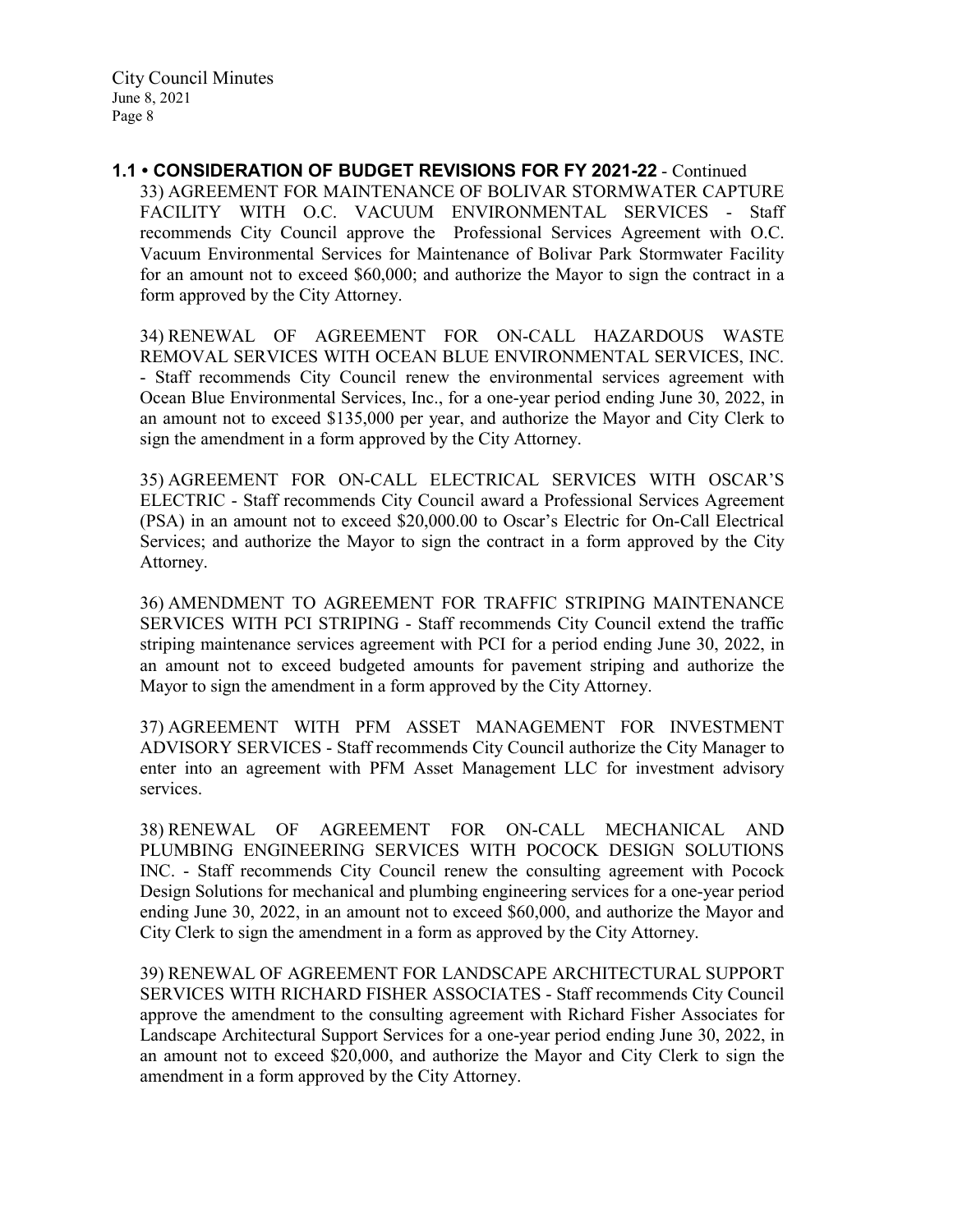**1.1 • CONSIDERATION OF BUDGET REVISIONS FOR FY 2021-22** - Continued 40) RENEWAL OF AGREEMENT FOR ON-CALL STRUCTURAL ENGINEERING SERVICES WITH ROBERT F. DANIELS STRUCTURAL ENGINEER - Staff recommends City Council renew the consulting agreement with Robert F. Daniels Structural Engineer for structural engineering services for a one-year period ending June 30, 2022, in an amount not to exceed \$20,000, and authorize the Mayor and City Clerk to sign the amendment in a form approved by the City Attorney.

41) RENEWAL OF AGREEMENT WITH SAMS PAINTING FOR FIX-UP PAINT-UP PROGRAM – Staff recommends City Council approve the renewal of the contract and scope of services to provide painting and minor home repairs to eligible homeowners through the Fix-Up Paint-Up Program with Sams Painting through June 30, 2022, within the \$21,600 budgeted for this program. Funds for this contract are included in the City's proposed FY 2021-22 budget.

42) AMENDMENT TO AGREEMENT FOR ENVIRONMENTAL SERVICES WITH S.C.S. CONSULTANTS - Staff recommends City Council amend the environmental services agreement with S.C.S. Engineers for a period ending June 30, 2022 and authorize the Mayor to sign the amendment in a form approved by the City Attorney.

43) RENEWAL OF AGREEMENT FOR STREET BANNER MARKETING PROGRAM WITH SIERRA INSTALLATIONS, INC. - Staff recommends City Council extend the agreement for the Street Banner Marketing Program for the installation, removal, cleaning and storage of city-owned banners with Sierra Installations, Inc., in an amount not to exceed \$55,000, for a one-year period ending June 30, 2022, and authorize the Mayor and City Clerk to sign the renewal agreement in a form approved by the City Attorney.

44) AMENDMENT OF ANIMAL CONTROL AGREEMENT WITH SOUTHEAST AREA ANIMAL CONTROL AUTHORITY – Staff recommends City Council approve the amendment with SEAACA for animal control services for period ending June 30, 2022, in amount not to exceed \$716,830 per year, in form approved by City Attorney and authorize signature by Mayor.

45) RENEWAL OF AGREEMENT FOR FIRE AND BURGLAR SECURITY SYSTEMS MONITORING AND MAINTENANCE SERVICES WITH STANLEY CONVERGENT SECURITY SOLUTIONS - Staff recommends City Council extend the Monitoring and Maintenance agreement for fire and burglar security systems with Stanley Convergint Security Solutions, for a one-year period ending June 30, 2022, in an amount not to exceed \$150,000 per year, and authorize the Mayor and City Clerk to sign the amendment in a form approved by the City Attorney.

46) AGREEMENT WITH T2 SYSTEMS FOR CLOUD HOSTED PARKING CONTROL SOFTWARE PROGRAM - Staff recommends City Council authorize entering into an annual maintenance agreement with T2 Systems for a cost not to exceed \$25,015 in FY2021-22, in a form approved by the City Attorney.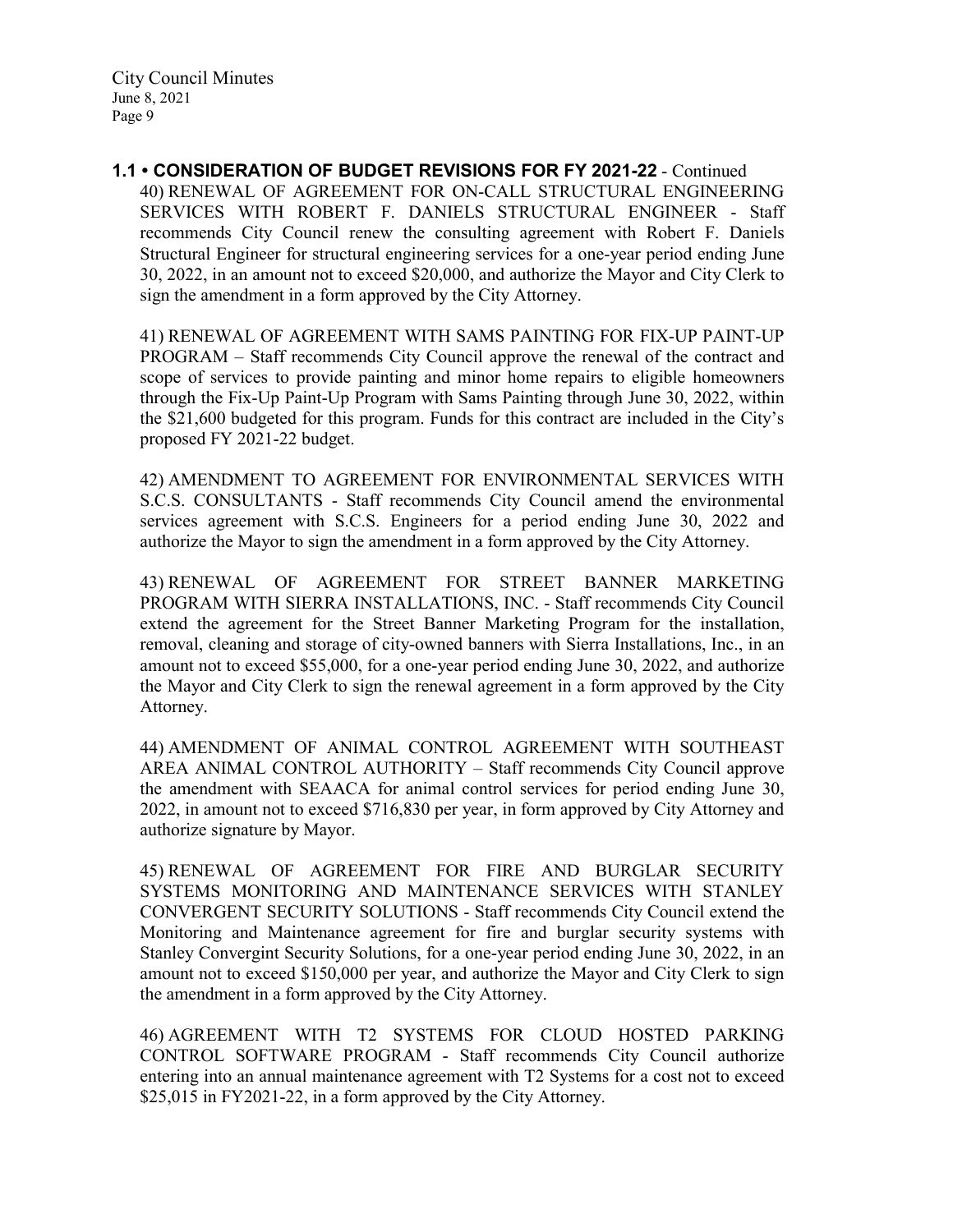**1.1 • CONSIDERATION OF BUDGET REVISIONS FOR FY 2021-22** - Continued 47) CONSULTANT SERVICES AGREEMENT WITH TELECOM LAW FIRM, PC - Staff recommends City Council approve the consultant services agreement with Telecom Law Firm, PC for a period ending June 30, 2022, and authorize the Mayor to sign the agreement in a form approved by the City Attorney.

48) LEGAL SERVICES AGREEMENT WITH TELECOM LAW FIRM, PC - Staff recommends City Council approve the legal services agreement with Telecom Law Firm, PC for a period ending June 30, 2022, and authorize the Mayor to sign the agreement in a form approved by the City Attorney.

49) AMENDMENT TO AGREEMENT FOR ENGINEERING SERVICES WITH WILLDAN - Staff recommends City Council approve an Amendment to the Agreement for Engineering Services with Willdan and authorize the Mayor to sign the revision in a form approved by the City Attorney.

Mayor Wood opened the public hearing at 8:23 p.m. and called for anyone in the audience wishing to address the City Council on this matter. There was no response.

VICE MAYOR CROFT MOVED AND COUNCIL MEMBER PE SECONDED TO ADOPT THE BUDGET REVISIONS FOR FISCAL YEAR 2021-22, AS PRESENTED. UPON ROLL CALL VOTE, THE MOTION WAS APPROVED:

AYES: COUNCIL MEMBERS: Croft, Pe, Rogers, Stuckey and Wood NAYS: COUNCIL MEMBERS: None

### **1.2 • REJECTION OF BIDS FOR PUBLIC WORKS PROJECT NO. 2021-8, PLANT 13 TREATMENT PLANT INSTALLATION**

. . .

Lisa Rapp, Director of Public Works, made a presentation based on the report in the agenda and stated it was staff's recommendation that the City Council reject all bids received for PW 2021-8, Plant 13 Treatment Plant Installation.

Mayor Wood opened the public hearing at 8:27 p.m. and called for anyone in the audience wishing to address the City Council on this matter. There was no response.

VICE MAYOR CROFT MOVED AND COUNCIL MEMBER PE SECONDED TO REJECT ALL BIDS FOR PW 2021-8, PLAN 13 TREATMENT PLANT INSTALLATION. UPON ROLL CALL VOTE, THE MOTION WAS APPROVED:

. . .

. . .

AYES: COUNCIL MEMBERS: Croft, Pe, Rogers, Stuckey and Wood NAYS: COUNCIL MEMBERS: None

#### **ORAL COMMUNICATIONS: None**